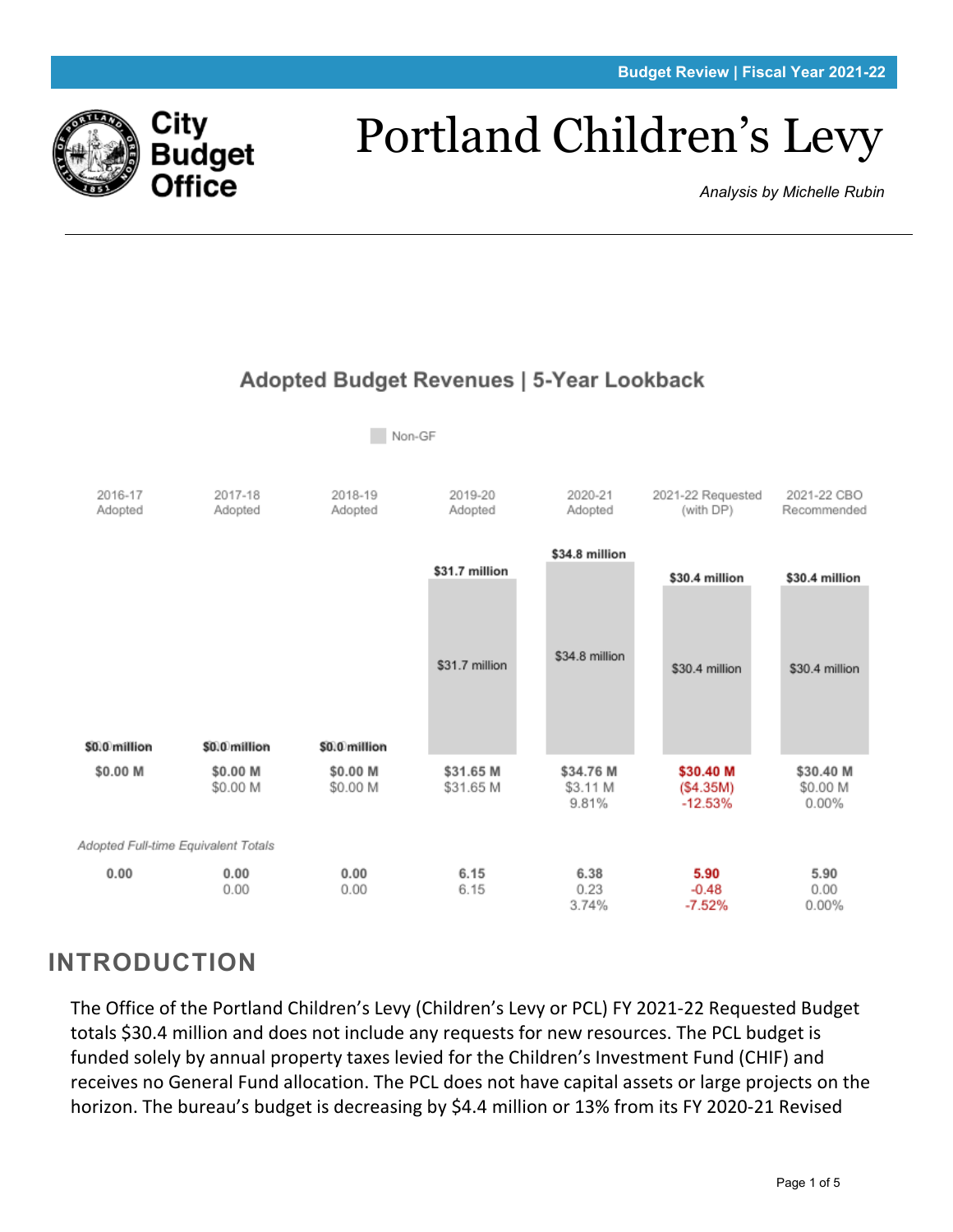Budget due mainly to spending down CHIF reserves, and due to revenue projections in FY 2020- 21 and FY 2021-22.

PCL's submission does not have significant decision points for City Council. CBO's review highlights the following key issues, which are discussed further below:

- **The Levy's revenues are projected to remain relatively stable in FY 2021-22; however,** estimates are uncertain due to economic impacts resulting from the COVID-19 pandemic, including the possibility of tax compression.
- PCL's most recent round of competitive funding for large grants in the spring of 2020 resulted in 84 grants totaling up to \$68.4 million over three years (FY 2021-FY 2023). In September 2020, the Allocation Committee recommended eight grants as part of the new Small Grants Fund (discussed further below).
- The Levy has recently added several new performance measures to its suite of measures in the City's performance management system to better measure the success of children in programs the Levy funds. CBO recommends PCL work to identify what existing or new performance measures best articulate intended outcomes of the Levy and should be identified as Key Performance Measures.

## **BASE BUDGET & KEY ISSUES**

The purpose of the PCL is to administer the Children's Investment Fund (CHIF) in accordance with [Measure 26-197,](https://multco.us/file/69393/download) enacted by City of Portland voters in 20[1](#page-1-0)8.<sup>1</sup> The Levy funds grants in six program areas: Early Childhood, Child Abuse Prevention & Intervention, Foster Care, After School, Mentoring, and Hunger Relief. The Children's Levy is budgeting \$25.0 million for program expenditures in FY 2021-22 and plans to spend up to \$1.1 million to administer the fund in FY 2021-22. This amount is below the 5% cap on administrative expenses associated with the fund per the ballot measure. The CHIF is projected to have a fund balance of \$9.0 million at the end of FY 2020-21, which has accrued due to revenues exceeding projections in previous years and unspent grant balances carrying forward. The bureau plans to invest this fund balance in multiyear grants and spend it down over the next three years. PCL's requested budget reduces overall FTE by 0.9, as it is eliminating a vacant Public Information Officer position.

#### **Projected Revenues, Compression, and Grant Allocations**

#### **Projected Revenues**

The PCL is funded by a five-year property tax levy of \$0.4026 per \$1,000 assessed value, approved for renewal by voters in the spring of [2](#page-1-1)018 for the third time.<sup>2</sup> Property tax estimates are provided by the City Economist. Previous year actuals and projected amounts for the Levy's total resources, inclusive of tax revenue, are shown in the graph. The most recent tax estimates

https://www.portlandchildrenslevy.org/about-portland-childrens-levy

<span id="page-1-0"></span> $1$  The Children's Levy is a five-year Local Option Levy. It was approved by voters in 2002 and then renewed in 2008, 2013, and 2018. It will be up for renewal in 2023. For additional information, please see PCL's website:

<span id="page-1-1"></span><sup>2</sup> For Ballot Measure 26-197 information, please see: https://multco.us/file/69393/download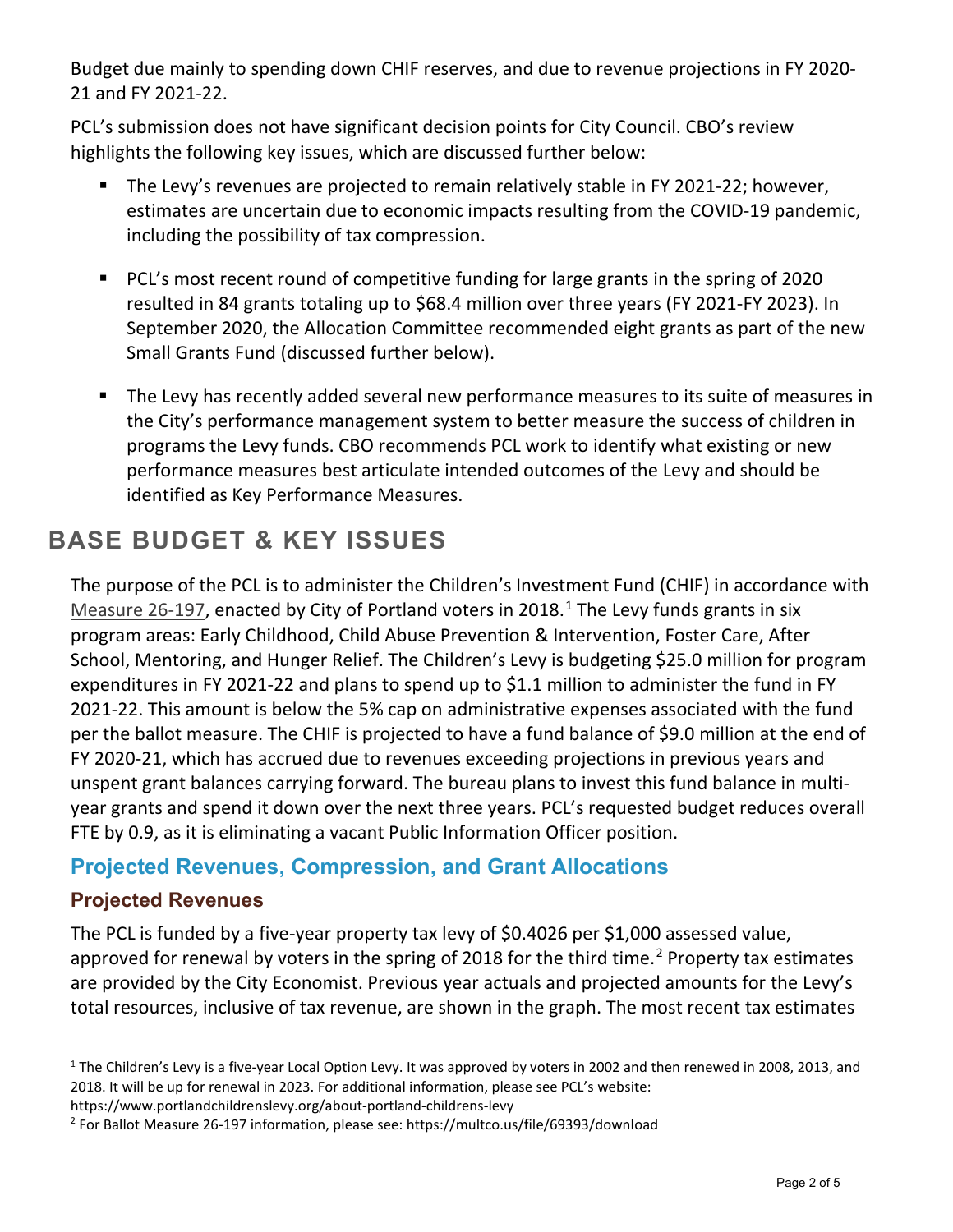

are from January 2021 and forecast that the Levy is expected to generate \$21.4 million in revenues in FY 2021-22. This forecasted amount is \$533,632 lower than projected revenues in the current year. There is an increased level of uncertainty in these estimates due to economic impacts from the COVID-19 pandemic; the extent of potential economic impacts on Levy revenues will

be more fully known by the end of the fiscal year.

#### **Tax Compression**

In addition, local option levies are the first to be compressed. Compression occurs when assessed value reaches approximately 70% of real market value. The impact of compression on the Children's Levy is forecasted to increase from approximately \$7.2 million in the current Fiscal Year to a high of \$8.9 million in FY 2022-23, but then is forecasted to flatten out by FY 2025-26. In Resolution 37498, City Council approved the allocation of Portland Parks Operating Levy resources to the Children's Levy to offset increased compression on the Children's Levy resulting from the new Parks Operating Levy.<sup>[3](#page-2-0)</sup> This amount is forecasted to be approximately \$475,944 in FY 2021-22, and is not currently included in the budget; however, both bureaus expect to budget this payment at a subsequent phase of the budget process.

#### **Flexibility in Grant Allocations**

The Levy's most recent round of competitive funding for large grants (as required per Measure 26-197) occurred in April and May 2020. In June 2020, City Council approved 84 grants totaling up to \$68.4 million over three years (FY 2021-23). The strategic direction of this funding round was created through an engagement process aimed to gather community input on the current needs of children and families. In September 2020, the Allocation Committee recommended eight grants as part of the new Small Grants Fund (discussed further below). Combined, the total grant budgets for FY 2021-22 is \$25.0 million. These resources will support community-based organizations and service programs working towards preparing children for school, supporting children's success inside and outside of school, and eliminating racial and ethnic disparities in children's well-being and school success. The Levy's Allocation Committee directed staff to negotiate all new grants flexibly to allow grantees to meet emergent community needs during the COVID-19 pandemic. In addition to this new flexibility, the Levy's grant awards are always allocated as "up to" amounts, so if revenues are significantly different than projected, the Allocation Committee can reduce total grant amounts. This strategy was employed during the

<span id="page-2-0"></span><sup>3</sup> For Resolution 37498 information, please see: https://www.portlandoregon.gov/auditor/article/764115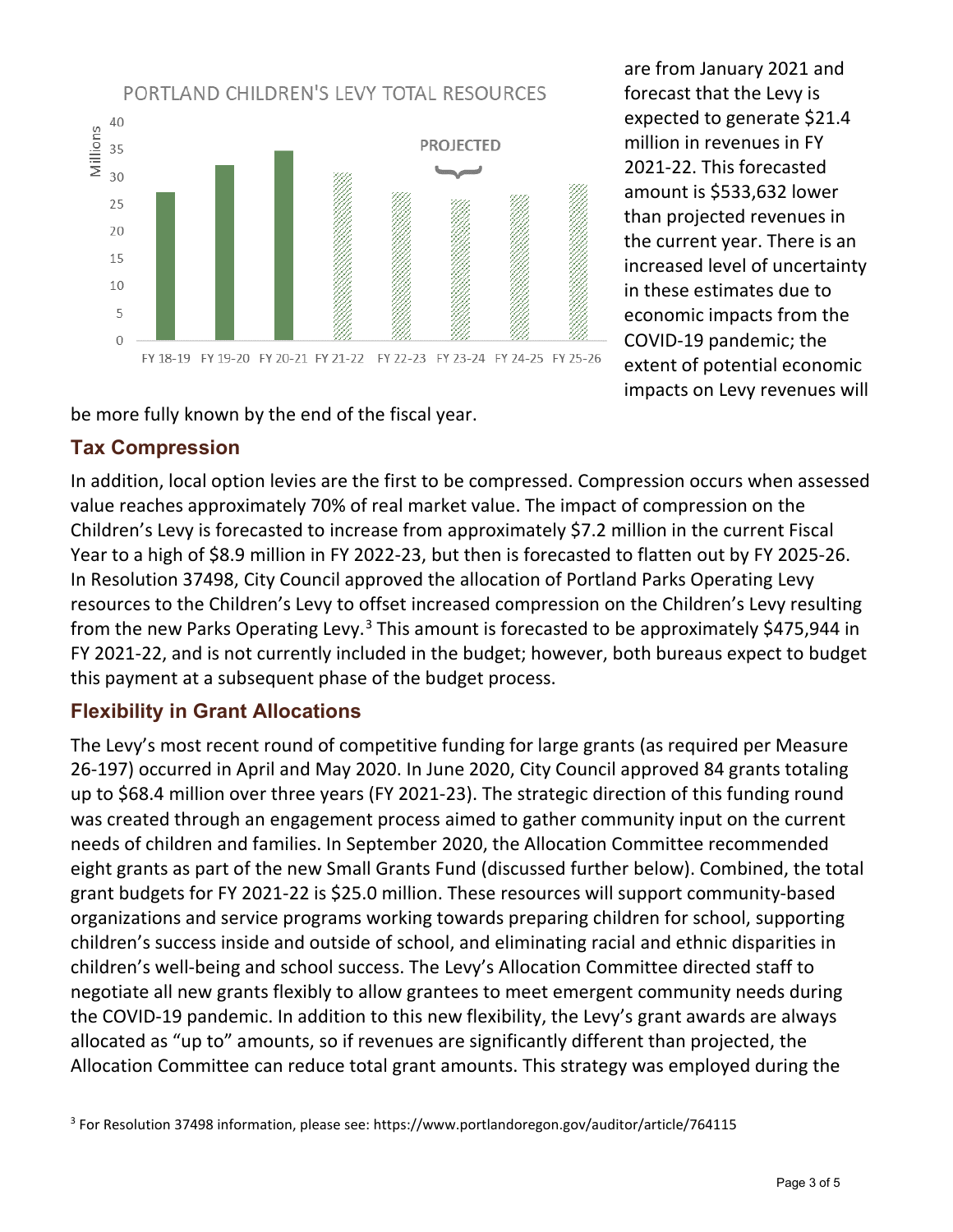2008 recession when revenues substantially declined and may need to be employed again contingent on the scale of COVID-19 impacts to Levy revenues. If future revenue projections show significant forecasted revenue declines, the bureau states it will have sufficient time to reduce grant allocations.

### **Small Grants Fund**

In FY 2020-21 PCL piloted a [Small Grants Fund](https://www.portlandchildrenslevy.org/small-grants-fund) to improve equitable access to PCL funding. This strategy was recommended in a [2019 Portland State University study,](https://www.portlandchildrenslevy.org/sites/default/files/PCL%20report%20Jan%2030_0.pdf) which made recommendations for improvement regarding PCL's grantmaking process in preparation for the FY 2020-21 funding cycle.<sup>[4](#page-3-0)</sup> The Levy's five-member **Allocation Committee allocated \$1.0 million** over three years to eight community programs, focusing on funding smaller organizations serving historically marginalized populations that had not previously received Levy funding. It has yet to be determined if the bureau expects the Small Grants Fund to become an ongoing program; it plans to analyze results and impacts of the grants after the three-year grant period and determine the future of the program and its scope at that time. CBO notes this fund as a new and equitable approach to grantmaking that could be scalable to other grantmaking processes Citywide.

### **Measuring Outcomes of Levy Funding**

For FY 2020-21 the Levy added six new performance measures, one for each of the Levy's six program areas. These new measures generally intend to measure the number of children meeting certain program goals or milestones. These additions marked a significant increase in the number of measures the bureau had in the City's performance management system since becoming an independent bureau in 2018. Currently, only one PCL measure is identified as a Key Performance Measure (KPM) – *the number of children served* – which measures the number of children served by PCL funded programs. KPMs are measures selected by a bureau from its suite of bureau measures that best represent the outcomes of the bureau's core service delivery. The designation of several KPMs per bureau helps CBO communicate the City's intended outcomes, provide City Council and bureau leadership with information to guide decision-making, and connect City operations to strategic priorities.<sup>[5](#page-3-1)</sup> While the Levy's existing KPM is a useful measure to track the number of children served, CBO and the bureau plan to have additional conversations about what new or existing measures best capture the Levy's intended outcomes and therefore should be designated as KPMs in the City's performance system in FY 2021-22.

<span id="page-3-0"></span><sup>&</sup>lt;sup>4</sup> The Portland Children's Levy: Review of the Grantmaking Process. PSU Center for the Improvement of Child and Family Services. http://www.portlandchildrenslevy.org/sites/default/files/PCL%20report%20Jan%2030\_0.pdf

<span id="page-3-1"></span><sup>5</sup> For more information on the City's performance management strategy and key performance measures, please see CBO's website: https://www.portlandoregon.gov/cbo/67122